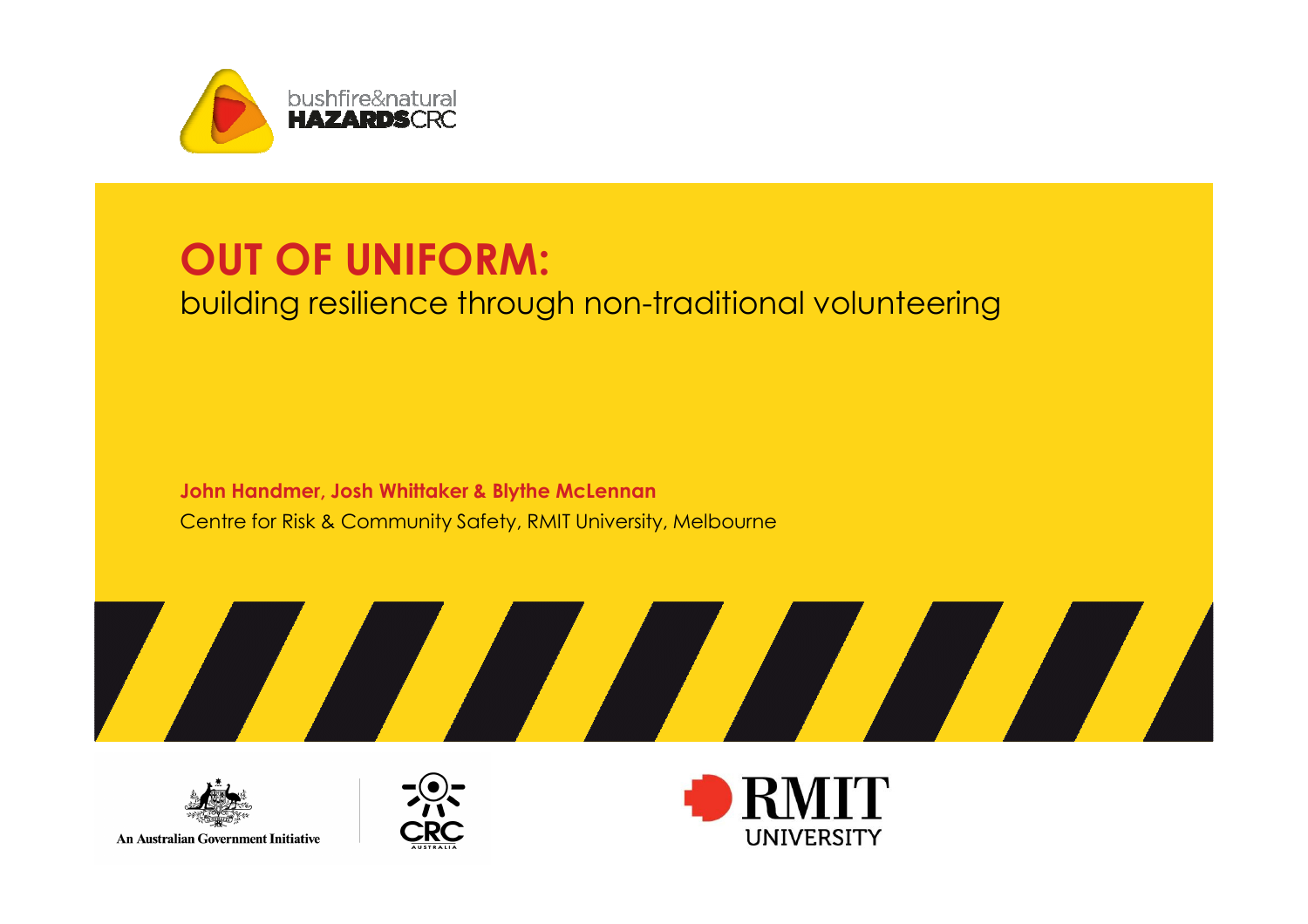## PROJECT TEAM

### 1) Researchers

- Prof John Handmer
- Dr Joshua Whittaker
- Dr Blythe McLennan
- Dr Michael Eburn (ANU)

#### 2) End users / research partners

- David Rae NSW SES
- Julie Molloy Volunteering QLD
- John Richardson Australian Red Cross
- Gloria Caruso MFB
- David Spokes CFA
- Lucas van Rijswijk Tasmania Fire Service



bnhcrc.com.au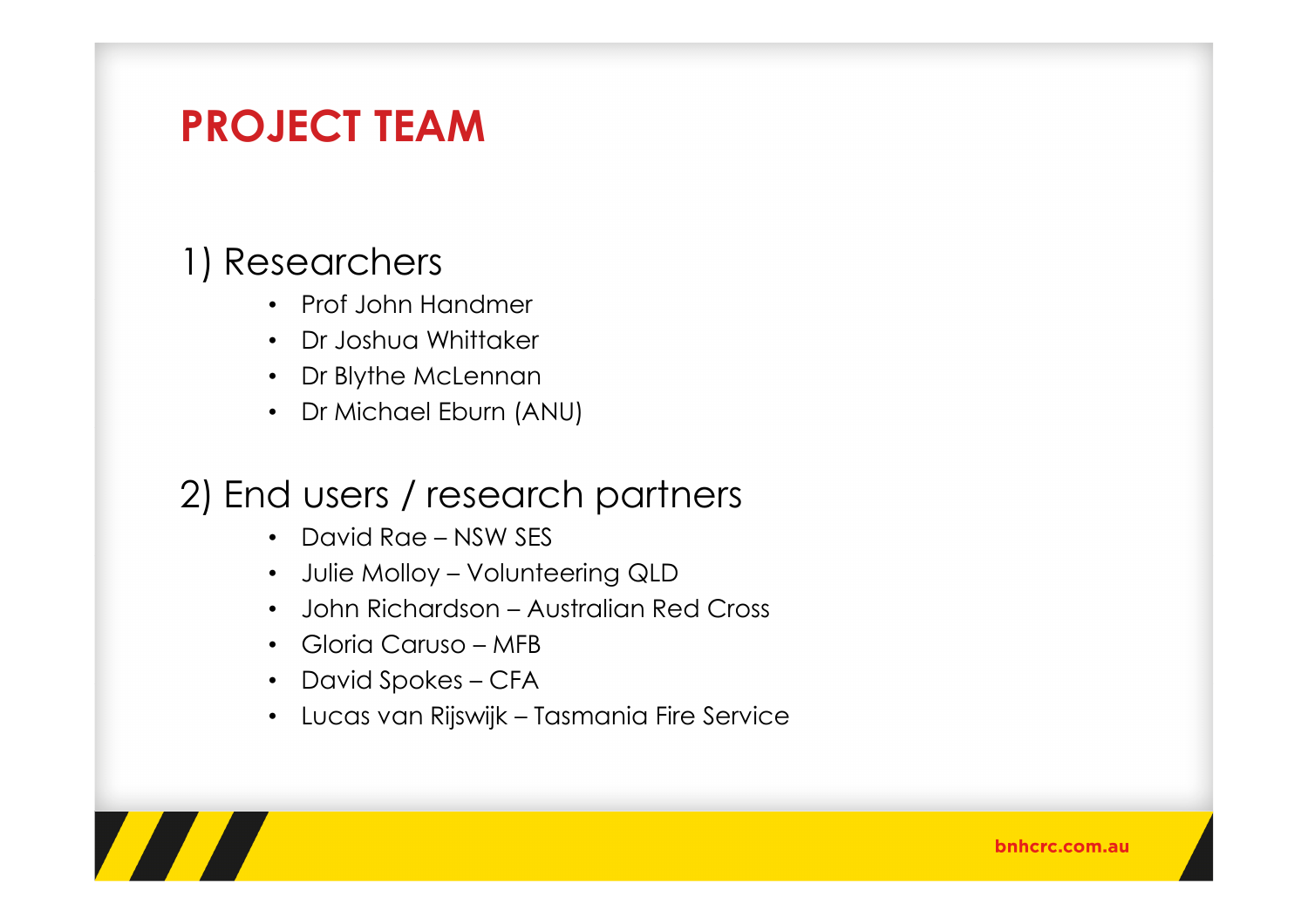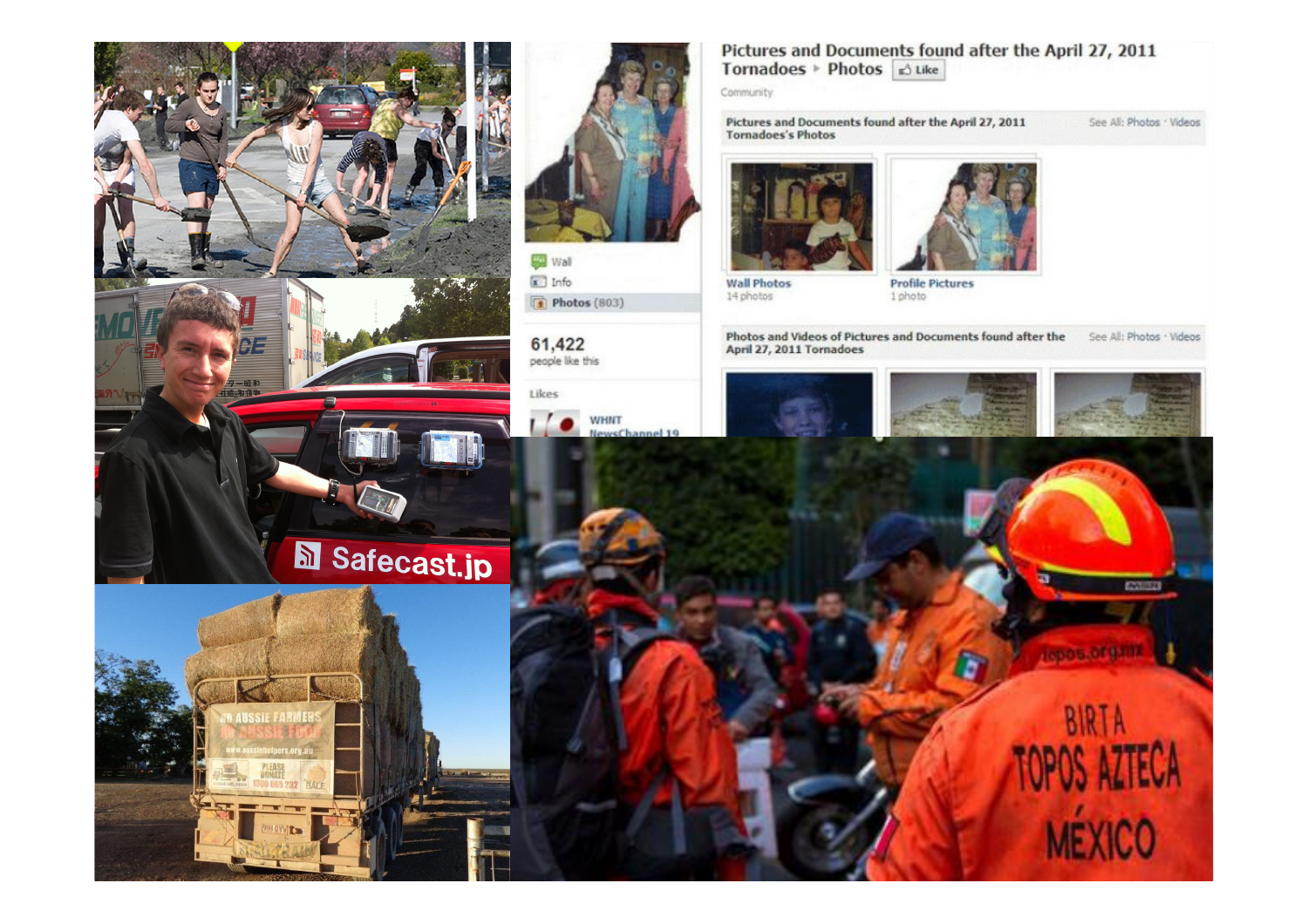## **OBJECTIVES**

- 1) Identify how non-traditional emergency volunteering contributes to community resilience throughout the different phases of emergency management.
- 2) Identify ways the emergency management sector in Australia and New Zealand can promote community resilience through support of nontraditional emergency volunteering.
- 3) Develop and evaluate alternative models for emergency volunteering in Australia and New Zealand that are inclusive of non-traditional volunteers and volunteering organisations.